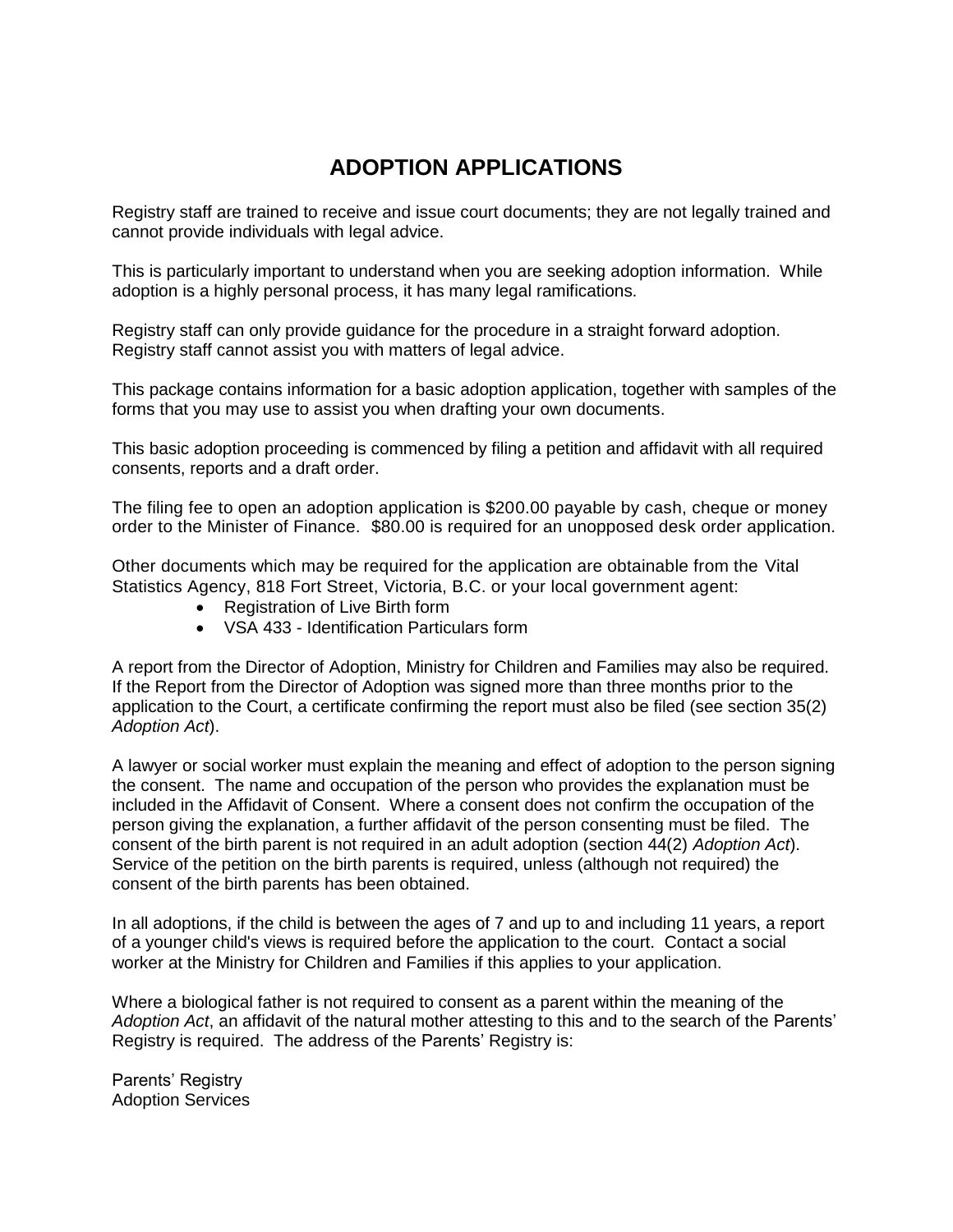Permanency for Children and Youth Unit Ministry of Children and Family Development PO Box 9705, Stn Prov Govt Victoria, British Columbia V8W 9S1

More information with respect to adoption may be found on the Vital Statistics Agency's website at; [https://www2.gov.bc.ca/gov/content/life-events/births-adoptions/adoptions.](https://www2.gov.bc.ca/gov/content/life-events/births-adoptions/adoptions)

or on the Ministry of Children and Family Development website at; [https://www.bcadoption.com/ministry-children-and-family-development.](https://www.bcadoption.com/ministry-children-and-family-development)

Updated – February 2018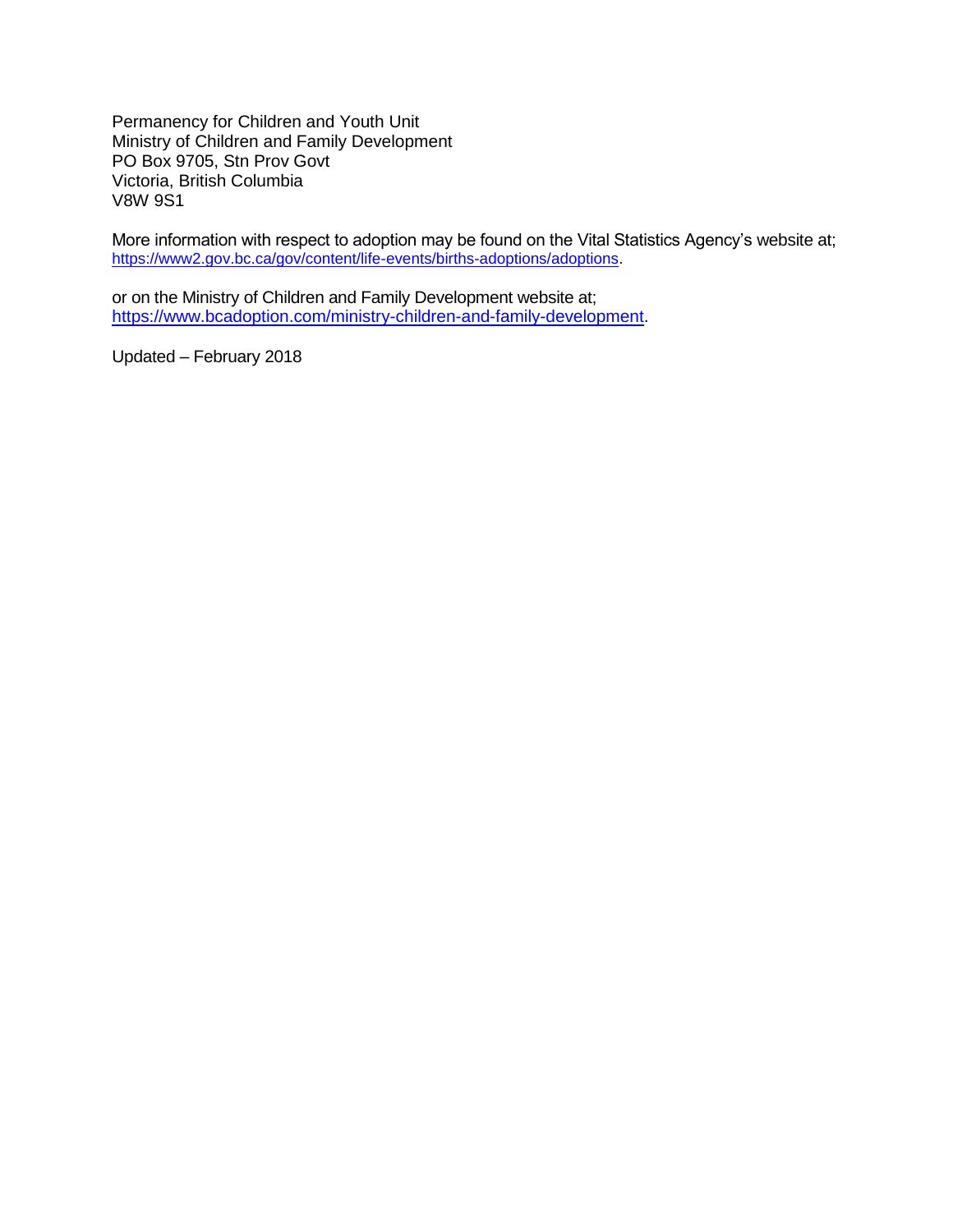Form F73

Court File No.: ............................ Court Registry: ................................

### *In the Supreme Court of British Columbia*

# IN THE MATTER OF THE ADOPTION ACT (RSBC 1996) CHAPTER 5

and

In the Matter of a *[Male/Female]* Child *[Province/State/Country]* Birth Registration Number *[Number]*

# **PETITION TO THE COURT**

THIS IS THE PETITION OF: *[include full name of petitioner(s)]*

ON NOTICE TO:

............................................................................... *[name and address of each person to be served]*

...............................................................................

...............................................................................

This family law case is brought, for the relief set out in Part 1 below, by

*[Check whichever one of the following boxes is correct and complete any required information.]*

 $\Box$  the person(s) named as petitioner(s) in the style of proceedings above ……….*[name(s)]*……….. (the petitioner(s))

If you intent to respond to this petition, you or your lawyer must

- (a) file a response to petition in Form F74 of the Supreme Court Family Rules in the above-named registry of this court within the time for response to petition described below, and
- (b) serve on the petitioner(s)
	- (i) 2 copies of the filed response to petition, and
	- (ii) 2 copies of each filed affidavit on which you intend to rely at the hearing.

**Orders, including orders granting the relief claimed, may be made against you, without any further notice to you, if you fail to file the response to petition with the time for**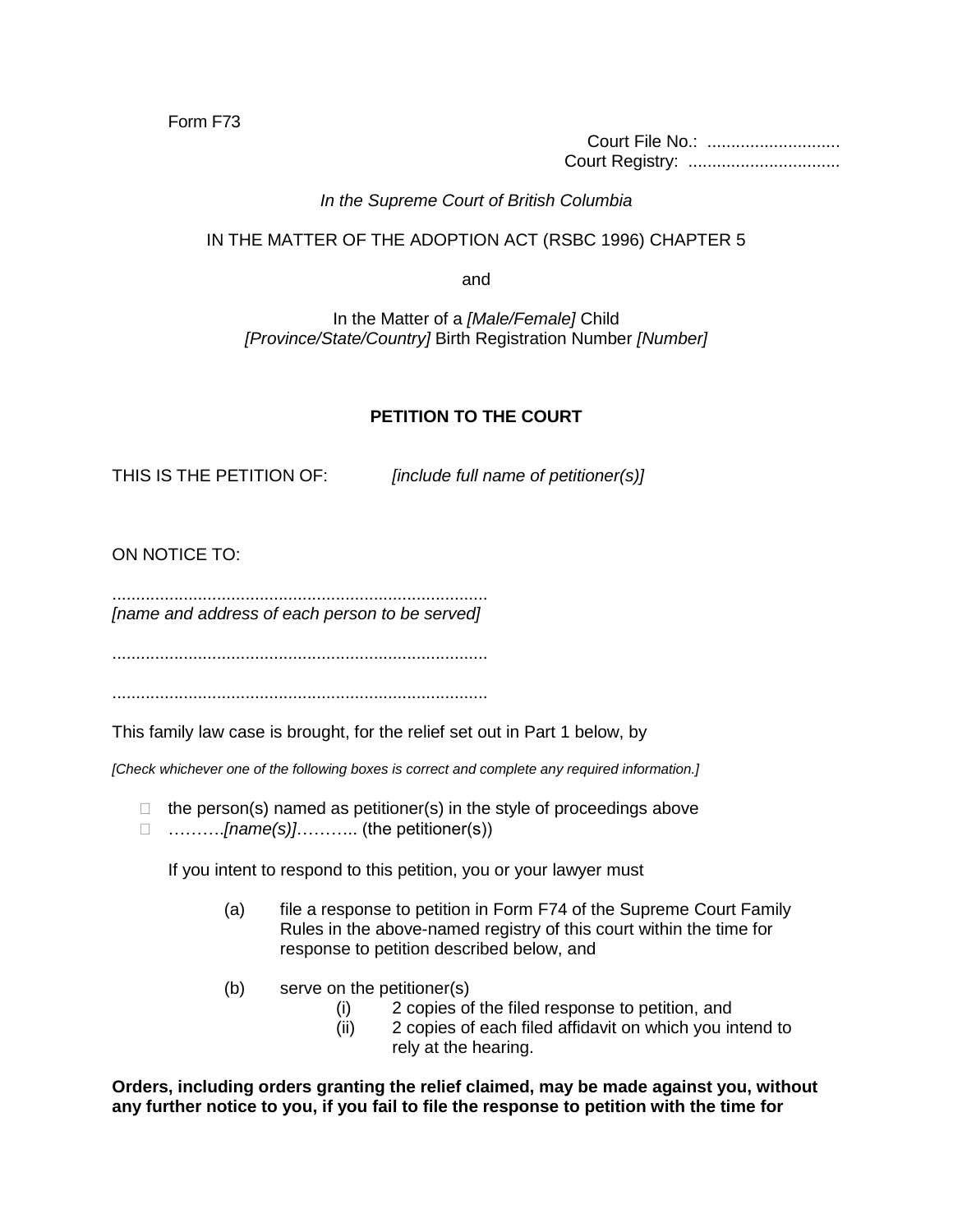#### **response.**

#### **Time for response to petition**

A response to petition must be filed and served on the petitioner(s),

- (a) if you were served with the petition anywhere in Canada, within 21 days after that service,
- (b) if you were served with the petition anywhere in the United States of America, within 35 days after that service,
- (c) if you were served with the petition anywhere else, within 49 days after that service, or
- (d) if the time for response has been set by order of the court, within that time.

| (1) | The address of the registry is:                                                                                                                                                                                                        |
|-----|----------------------------------------------------------------------------------------------------------------------------------------------------------------------------------------------------------------------------------------|
| (2) | The ADDRESS FOR SERVICE of the petitioner(s) is:[set out the street address of the<br>address for service for each petitioner. One or both of a fax number and an e-mail<br>address may be given as additional addresses for service.] |
|     | Fax number address for service (if any) of the petitioner(s):                                                                                                                                                                          |
|     | E-mail address for service (if any) of the petitioner(s):                                                                                                                                                                              |
| (3) | The name and office address of the petitioner's(s') lawyer is:                                                                                                                                                                         |

Claim of the Petitioner(s)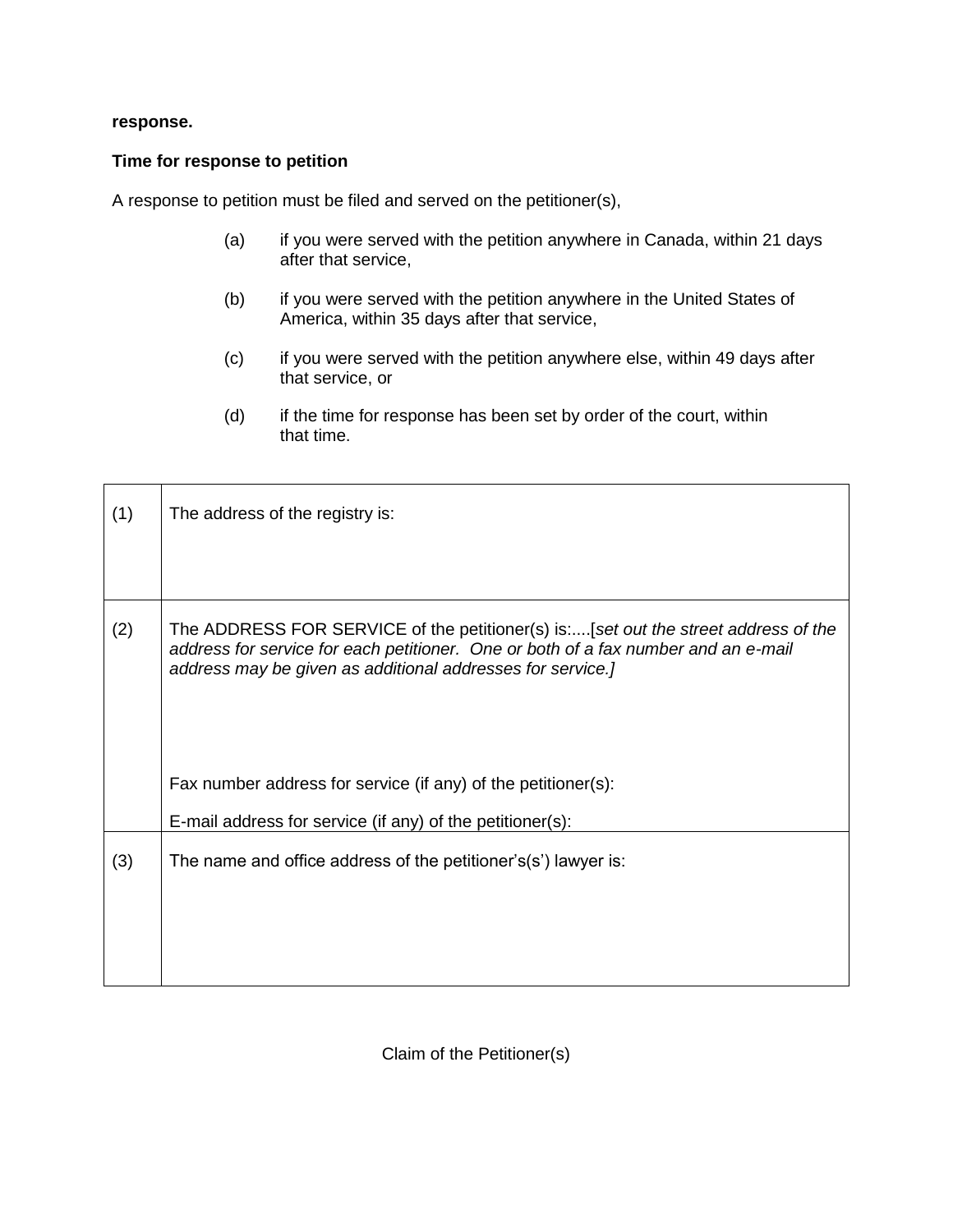# **Part 1: ORDER(S) SOUGHT**

*[Using numbered paragraphs, set out the order(s) that will be sought at the hearing of the petition and indicate against which respondent(s) the order(s) is(are) sought.]*

- 1. The child whose particulars of birth as set out in the above-described Birth Registration be adopted as the child of the Petitioner(s) pursuant to section 35(1) of the *Adoption Act*, [(*and where applicable) jointly with the birth [mother/father] of the child;]*
- 2. The child [assume/retain] the surname of [the Petitioner(s)] and the given name(s), *[state the names]*.
- 3. [If applicable] Notice to (and the consent of) ...................... be dispensed with.

### **Part 2: FACTUAL BASIS**

- 1. *[Whether the petitioners are married and, if so, the date and place of marriage, or the relationship between the petitioners if not married.]*
- 2. *[Age of the petitioner(s)]*
- 3. *[Occupation of the petitioner(s)*
- 4. *The petitioner(s) have the ability to bring up, maintain, and educate the child.*
- 5. *[Date and place of birth of the child.}*
- 6. *[List of all persons who have had care of the child since birth, showing the periods in which they had care.]*
- 7. *[Whether the petitioner(s) have any other children and, if so, particulars of their ages and place of residence.]*
- 8. *[The consent of the child's parents or reasons for the omission of a consent.]*
- 9. *[Whether there is an order in place for access by a non-custodial parent or other person.]*
- 10. *[The extent to which any non-adopting parent has supported or exercised access to the child.]*
- 11. The petitioner(s) is/are both resident(s) of British Columbia as defined by the Regulations.
- 12. *[Any unusual relevant circumstances].*
- 13. The petitioners wish the child to [assume/retain] the surname *[name]* and the given name(s)*.*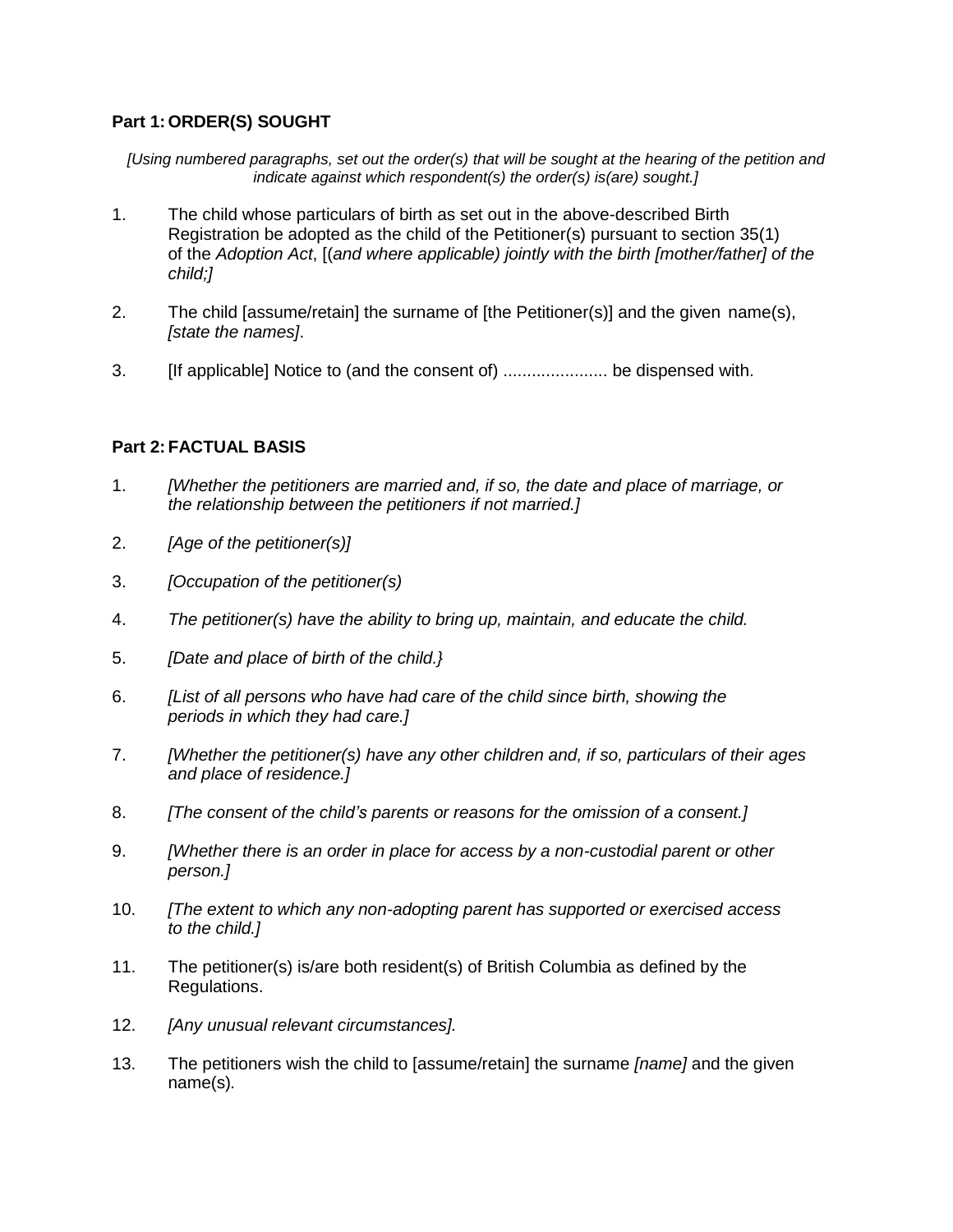*[In an adoption where a report from the Director of Adoption is required the following facts must*  be included in addition to the above. In a non-family adoption, the petition should set out when *the child was placed with the petitioners.]*

- 14. The petitioner(s) notified the Director of Adoption of their intention to apply to the court for the adoption of the child on *[day, month, year].*
- 15. The petitioner(s) will refer to the report to be made to the court by the Director of Adoption to prove the following:

# **Part 3: LEGAL BASIS**

*[Using numbered paragraphs, specify any rule or other enactment relied on and provide a brief summary of any other legal bases on which the petitioner(s) intend(s) to rely in support of the orders sought.]*

1.

2.

# **Part 4: MATERIAL TO BE RELIED ON**

*[Using numbered paragraphs, list the affidavits served with the petition. Each affidavit included on the list must be identified as follows: "*Affidavit #.....[*sequential number, if any, recorded in the top right hand corner of the affidavit]....... of ........[name].........,* made .........*[dd/mmm/yyyy].......".]*

1.

2.

The petitioner(s) estimate(s) that the hearing of the petition will take................................. . *[time estimate]*

Date: ...................................... ......................................................................... Signature of  $\Box$  petitioner  $\Box$  lawyer for petitioner(s)

................ [*type or print name*]................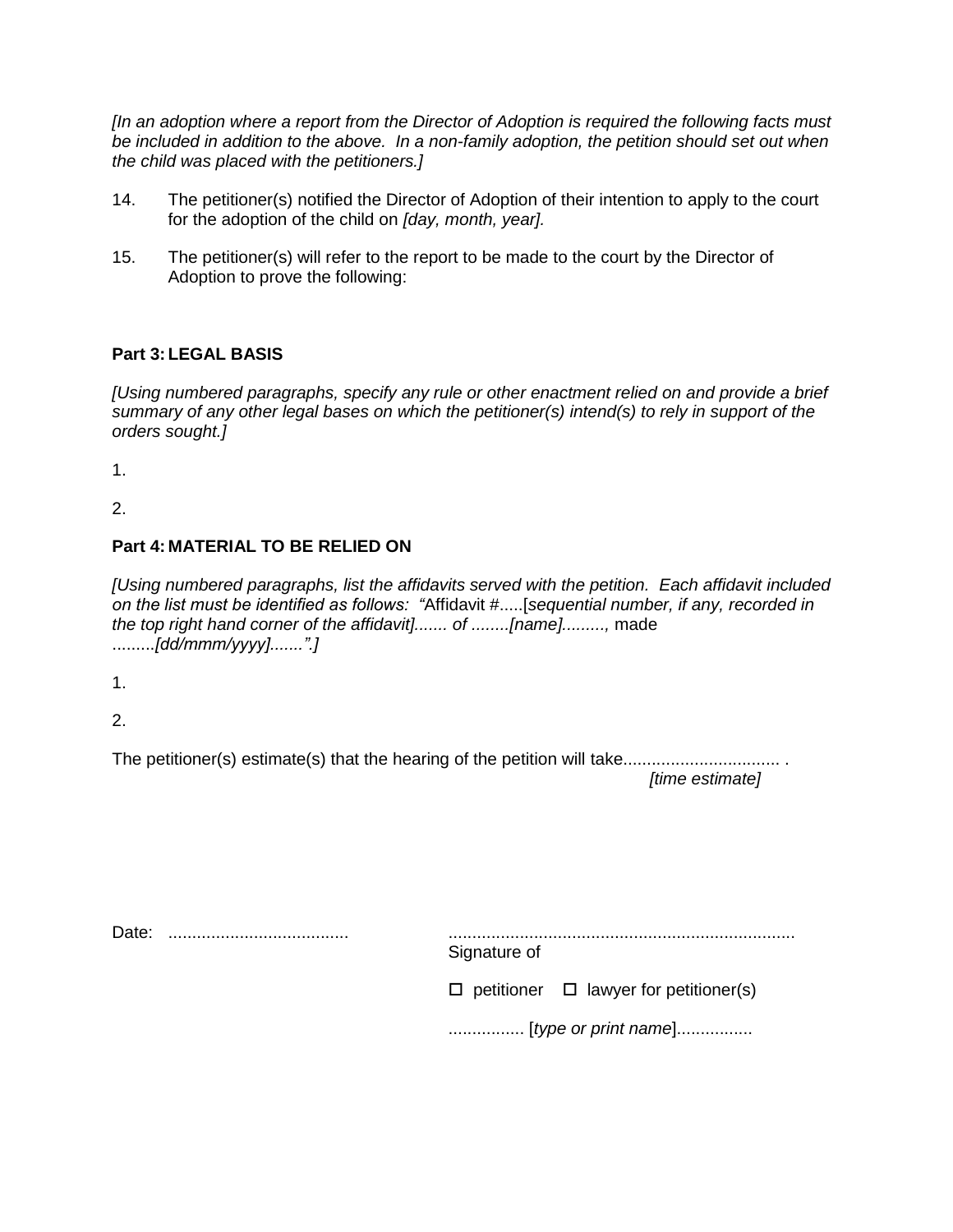This is the ............ affidavit of.................................... in this case and was made on................................

Court File No.: ............................ Court Registry: ................................

#### *In the Supreme Court of British Columbia*

#### IN THE MATTER OF THE ADOPTION ACT (RSBC 1996) CHAPTER 5

and

In the Matter of a *[Male/Female]* Child *[Province/State/Country]* Birth Registration Number *[Number]*

# **PETITIONER(S) AFFIDAVIT**

(*I/We*), *[Name in full of petitioner(s)],* of *[address], [occupation]*, swear (or affirm) as follows:

- 1) *(I/We) (am/are)* the Petitioner(s) named in the petition dated *................*.......*. .*
- 2) *(I/We)* swear that the facts set out in the petition are true to the best of (my/our) knowledge, information and belief.

| SWORN (OR AFFIRMED) BEFORE<br>me at , British Columbia<br>on. |  |
|---------------------------------------------------------------|--|
|                                                               |  |
|                                                               |  |
|                                                               |  |
| A commissioner for taking                                     |  |
| Affidavits for British Columbia                               |  |

*[print name or affix stamp of commissioner]*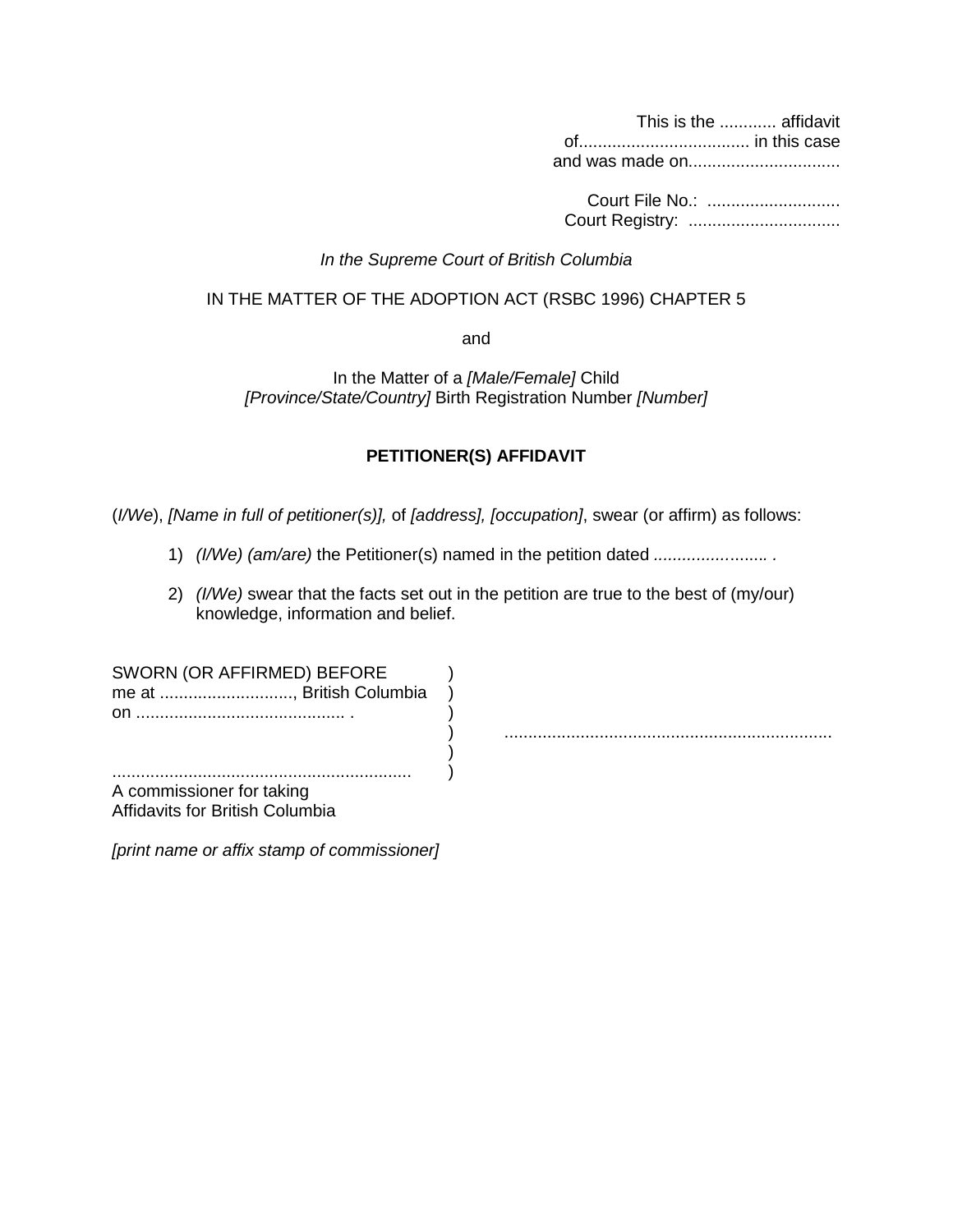This is the *............* affidavit of................................... in this case and was made on..................................

Court File No.: ............................ Court Registry: ................................

#### *In the Supreme Court of British Columbia*

#### IN THE MATTER OF THE ADOPTION ACT (RSBC 1996) CHAPTER 5

and

In the Matter of a *[Male/Female]* Child *[Province/State/Country]* Birth Registration Number *[Number]*

### **AFFIDAVIT**

#### **Parent's or Guardian's Consent to Adoption**

I, ........*[Name in full of person consenting]........,* of ..........*[address]............*, ..........*[occupation]......,*  swear (affirm) as follows:

- 1. I am the ....*[parent, guardian]....* of the child .......*[name in full of child to be adopted]........*, born on the ..........day of ........................, 20........ at ....*[place of birth*.....*]*.
- 2. The meaning and effect of adoption was fully explained to me by ..... *[name of social worker or lawyer]*.............. .
- 3. The circumstances under which I can revoke my consent were fully explained to me by ...........[name of social worker or lawyer]....................
- 4. I consent to the adoption of my child.

### **OR**

- I consent to the adoption of my child by ......*[Insert name of parent in direct placement].....*.
- 5. I am signing this consent freely and voluntarily.

*(\* Only applies to a direct placement.)*

| SWORN (OR AFFIRMED) BEFORE ME |  |
|-------------------------------|--|
| at , British Columbia         |  |
|                               |  |

) ........................................................... ................................................................................... ) *[Signature of person consenting]*

A commissioner for taking affidavits for British Columbia *[print name or affix stamp of commissioner]*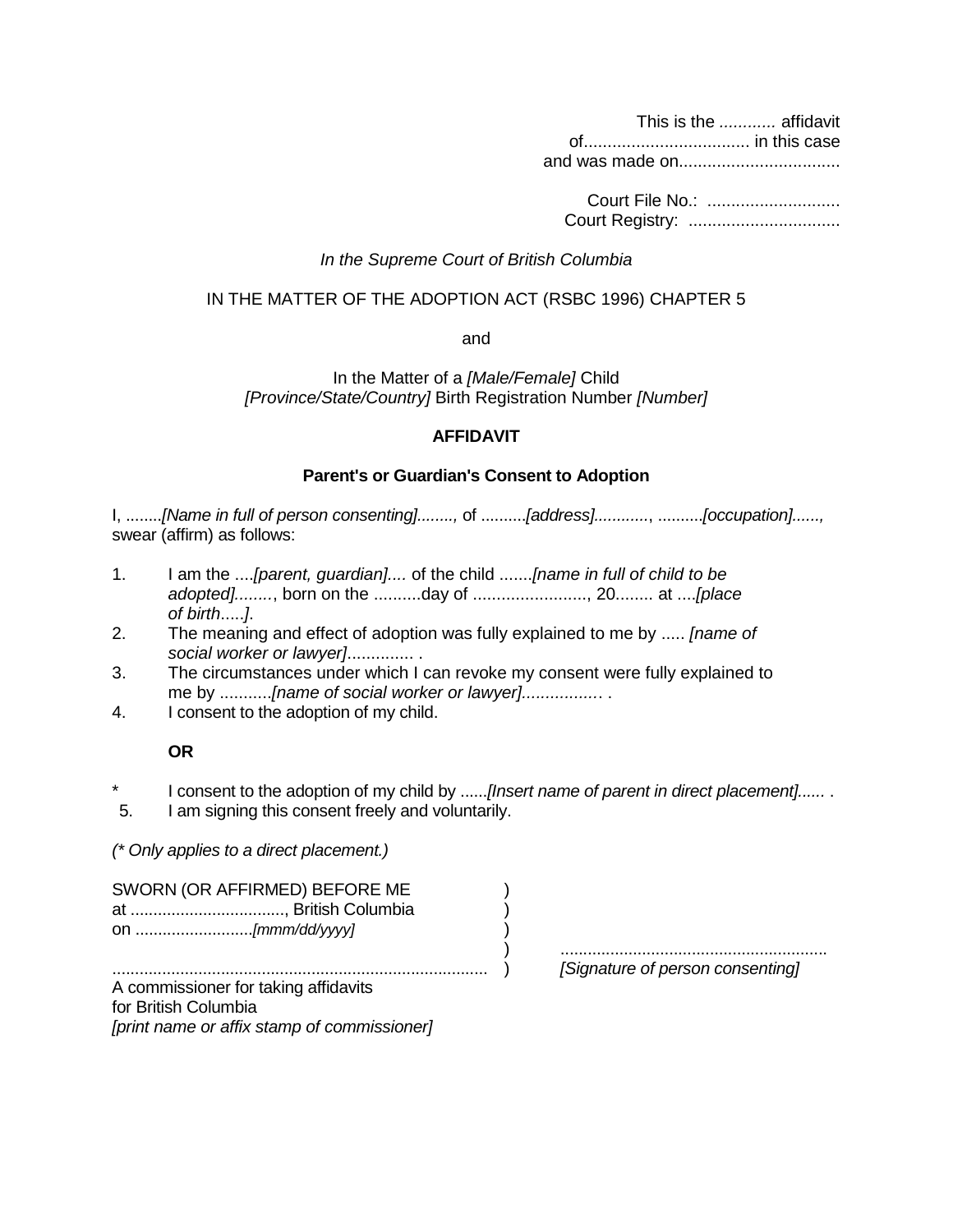This is the ............ affidavit of................................. in this case and was made on..................................

Court File No.: ............................ Court Registry: ................................

#### *In the Supreme Court of British Columbia*

#### IN THE MATTER OF THE ADOPTION ACT (RSBC 1996) CHAPTER 5

and

In the Matter of a *[Male/Female]* Child *[Province/State/Country]* Birth Registration Number *[Number]*

#### **AFFIDAVIT**

### **Consent to Adoption by Child over Twelve**

I, *..........[Name in full of child consenting].........,* of .......... *[address]..............*, swear (affirm) as follows:

- 1. I am the child to be adopted by ............. *[name of adopting parent/s]...............*..
- 2. The meaning and effect of adoption was fully explained to me by .............*[name of social worker or lawyer]..................* .
- 3. The circumstances under which I can revoke my consent were fully explained to me by ................... *[name of social worker or lawyer]................... .*
- 4. I consent to being adopted by the applicant/s.
- 5. I am signing this consent freely and voluntarily.
- 6. I do not consent to my name being changed.

### **OR**

I consent to the change of my name to *[full name to be assumed upon adoption]*.

SWORN (OR AFFIRMED) BEFORE ME ) at ........................................, British Columbia ) on ............................. *[mmm/dd/yyyy]* )

) ...........................................................

................................................................................... ) *[Signature of person consenting]*

A commissioner for taking affidavits for British Columbia *[print name or affix stamp of commissioner]*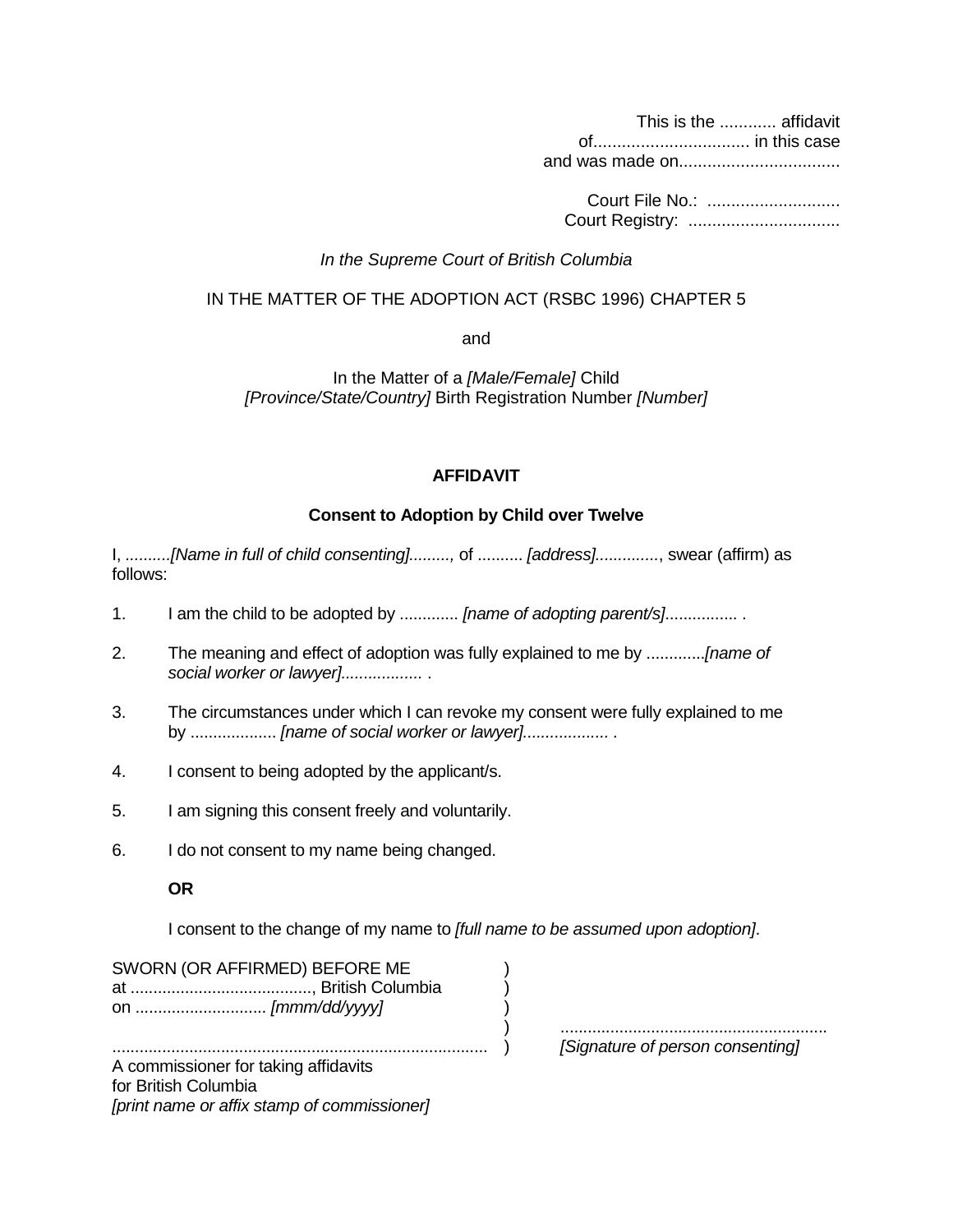This is the .............. affidavit of................................. in this case and was made on................................

Court File No.: ............................ Court Registry: ................................

#### *In the Supreme Court of British Columbia*

#### IN THE MATTER OF THE ADOPTION ACT (RSBC 1996) CHAPTER 5

and

In the Matter of a *[Male/Female]* Child *[Province/State/Country]* Birth Registration Number *[Number]*

#### **AFFIDAVIT**

I, ...........*[name]..........,* of ............*[address]............*, .............. *[occupation]..............* MAKE OATH AND SAY THAT:

- 1. I am the birth mother of the child and as such, I have personal knowledge of the matters set out in this affidavit.
- 2. My child was born at ………………………………, in the (Province/State) of ………………………………., on the …………… day of …………………….., 20…………. .
- 3. No man qualifies as a biological father as set out in section 26 of the *Family Law Act* in that: a) I was not married on the day of my child's birth;
	- b) I was married more than 300 days before the birth of my child however, (t*he man I was married to died on .....[mmm/dd/yyyy]......., I was divorced from my (then) husband on .....[mmm/dd/yyyy]...... or my marriage was declared a nullity on [mmm/dd/yyyy].......*);
	- c) I have not married anyone since the birth of my child and no man has acknowledged that he is the father of my child;
	- d) I have not lived with a man in a marriage like relationship within 300 days of my child's birth nor was I living with a man in such a relationship on the day of my child's birth;
	- e) no man has acknowledged that he is the child's father by having signed a statement under section 3 of the *Vital Statistics Act*;
- 4. A search of the Parents' Registry was conducted by …..*[name of person qualified under*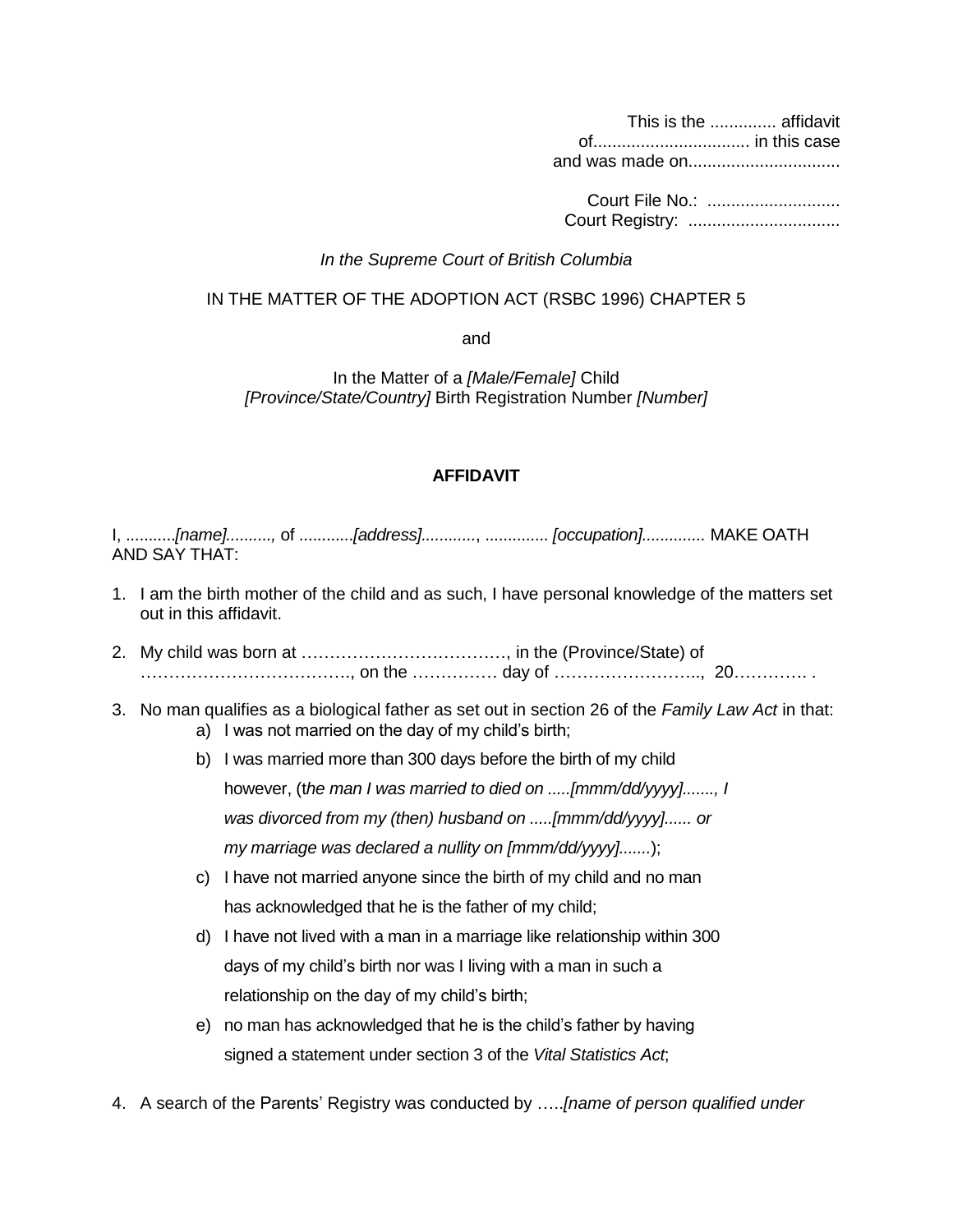section 14 of the regulations].... and no man is registered in that registry as shown by the document from the Parents' Registry attached as Exhibit "A".

 $\mathcal{C}$ 

 $\big)$ 

 $\overline{)}$ 

SWORN (OR AFFIRMED) BEFORE ME 

 $\mathcal{L}$  $\left( \right)$ [Signature of person consenting]

A commissioner for taking affidavits for British Columbia [print name or affix stamp of commissioner]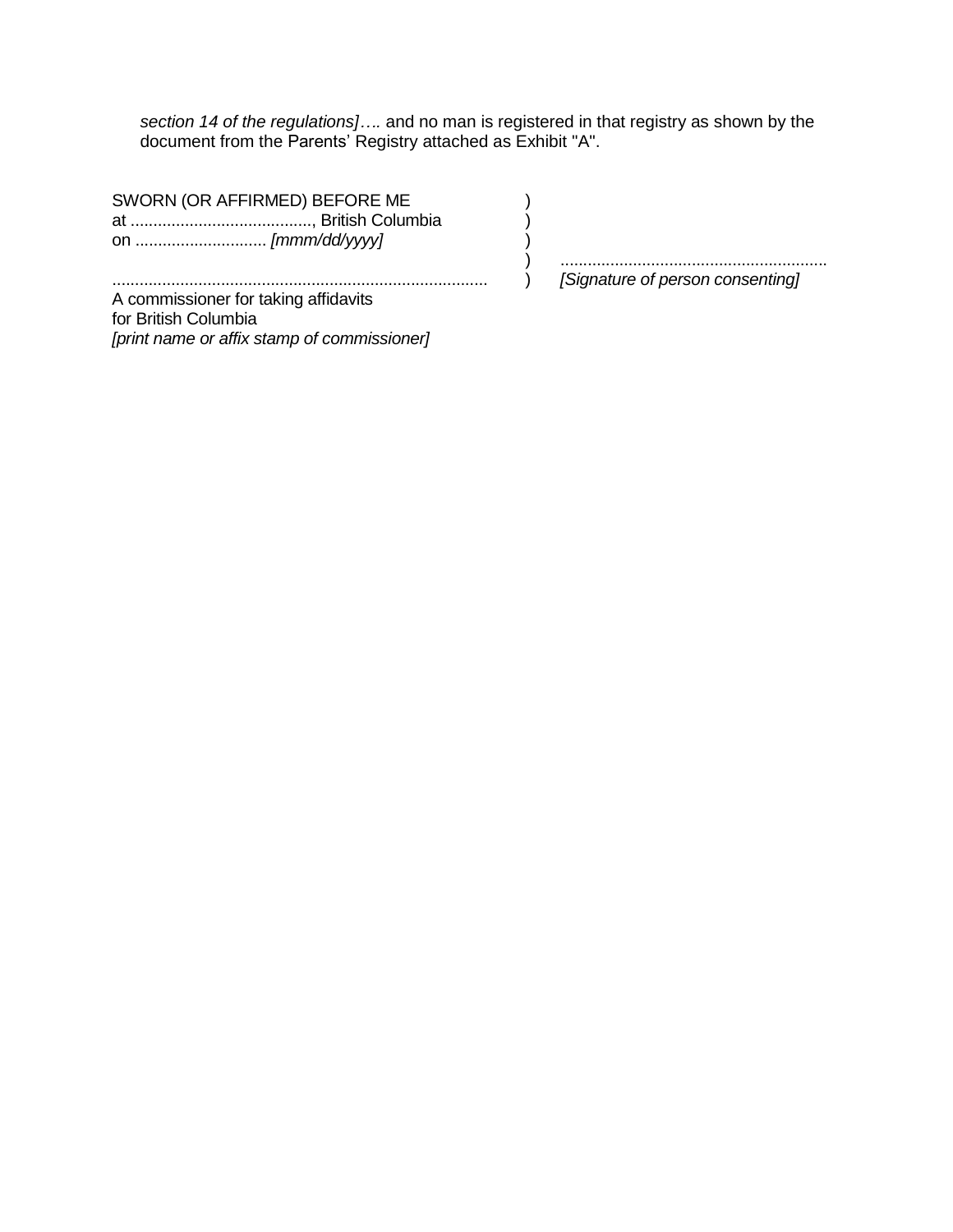This is the .............. affidavit of.............................. in this case

and was made on...................................

Court File No.: ............................ Court Registry: ................................

#### *In the Supreme Court of British Columbia*

#### IN THE MATTER OF THE ADOPTION ACT (RSBC 1996) CHAPTER 5

and

In the Matter of a *[Male/Female]* Child *[Province/State/Country]* Birth Registration Number *[Number]*

#### **BIRTH MOTHER, PRE-ADOPTION PARENT OR GUARDIAN EXPENSES AFFIDAVIT**

I, ........*[Name in full]*............., ...............*[Occupation]*............, and ................*[Name in full]*......., ...........*[Occupation]*............, of .................*[Street address]*................. *[City, Municipality, etc]*, British Columbia, swear (affirm) as follows:

- 1. I/We are applying to adopt a.................................... [Male/Female] child born on the........ day of ........................., 20......., Birth Registration Number.................................
- 2. I/We have paid for or given to or on behalf of the birth mother, pre-adoption parent or guardian the following:

| ltem                   | Amount |
|------------------------|--------|
| accommodation<br>a)    |        |
| medical services<br>b) |        |
| transportation         |        |
| counselling            |        |
| cost of gifts<br>e)    |        |
| Total                  |        |

#### OR

I/We have not given to or on behalf of the birth mother, pre-adoption parent or guardian, either directly or indirectly, any payment or reward.

| SWORN (OR AFFIRMED) BEFORE ME |  |
|-------------------------------|--|
|                               |  |
|                               |  |

| .<br>       |
|-------------|
| [Signature] |
|             |

................................................................................... ) *[Signature]* A commissioner for taking affidavits for British Columbia *[print name or affix stamp of commissioner]*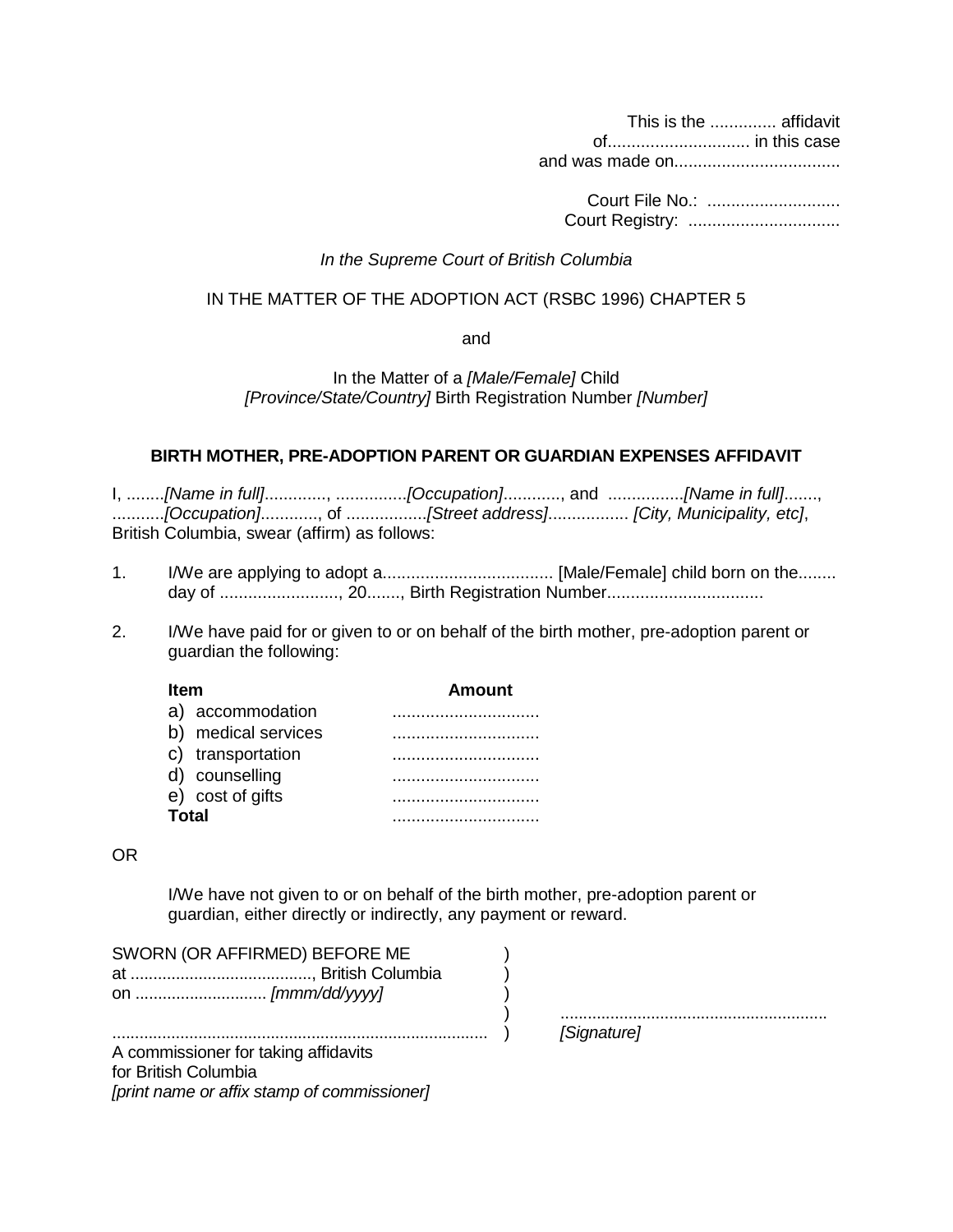Court File No.: ............................ Court Registry: ................................

### *In the Supreme Court of British Columbia*

#### IN THE MATTER OF THE ADOPTION ACT (RSBC 1996) CHAPTER 5

and

In the Matter of a *[Male/Female]* Child *[Province/State/Country]* Birth Registration Number *[Number]*

#### **REQUISITION FOR CONSENT ORDER OR ORDER WITHOUT NOTICE**

**Filed by:** ..........................*[party (ies)]........................*....

Required:  $\Box$  An order by consent

[OR]

- $\Box$  An order without notice
- 1. The rule or other enactment relied on is................... *[set out the rule or enactment relied on]*.......
- 2. Attached to this requisition is a draft of the order required.

*[Check whichever one of the following boxes is correct and complete any required information.]*

- $3. \Box$  Each party affected has consented to the order.
	- $\Box$  The evidence in support of the application is contained in the following documents that are filed with this requisition: .............................................................................

*[Check whichever one of the following boxes is correct and complete any required information.]*

- 4.  $\Box$  No party is under a legal disability
	- .................... *[name of party]* ..................... is under a legal disability, namely ..................... *[set out legal disability]....................................*

Date: ....................*..............* .................................................................

Signature of  $\Box$  filing party  $\Box$  lawyer for filing party(ies) .................. *[type of print name]*...................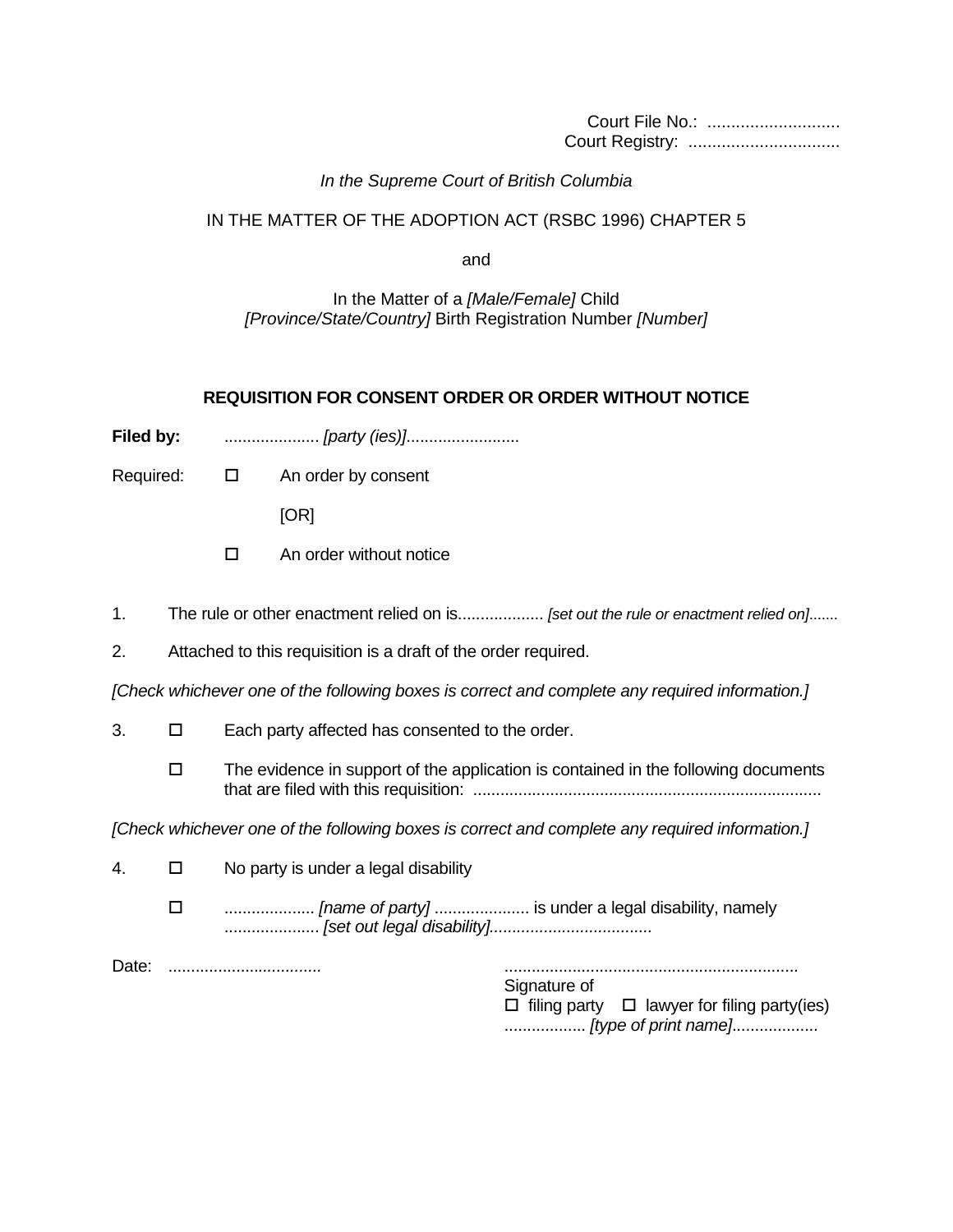Court File No.: ............................ Court Registry: ................................

#### *In the Supreme Court of British Columbia*

#### IN THE MATTER OF THE ADOPTION ACT (RSBC 1996) CHAPTER 5

and

### In the Matter of a *[Male/Female]* Child *[Province/State/Country]* Birth Registration Number *[Number]*

# **ORDER MADE WITHOUT NOTICE**

|               |  | I A JUDGE OF THE COURT ) |                               |
|---------------|--|--------------------------|-------------------------------|
| <b>BEFORE</b> |  |                          | $\ldots \ldots$ [dd/mmm/yyyy] |
|               |  | I A MASTER OF THE COURT) |                               |
|               |  |                          |                               |

ON THE APPLICATION OF ……………………….. *[party(ies)]* ………………………;

AND ON THE COURT DETERMINING THAT a hearing is not required and notice is not required; and the requirements of the *Adoption Act* having been complied with;

### THIS COURT ORDERS that:

\_\_\_\_\_\_\_\_\_\_\_\_\_\_\_\_\_ .

- 1. the child whose particulars of birth are set out in the above described Birth Registration and who was born at \_\_\_\_\_\_\_\_\_\_\_\_\_\_\_\_\_\_ on the \_\_\_\_\_\_\_ day of \_\_\_\_\_\_\_\_\_\_\_ ,20 \_\_\_ be and is adopted as the child of *[state name(s) of applicant(s)]*;
- 2. the child assume the surname of the applicants and the given name(s) of

BY THE COURT

\_\_\_\_\_\_\_\_\_\_\_\_\_\_\_\_\_\_\_\_\_\_\_\_\_\_\_\_

Registrar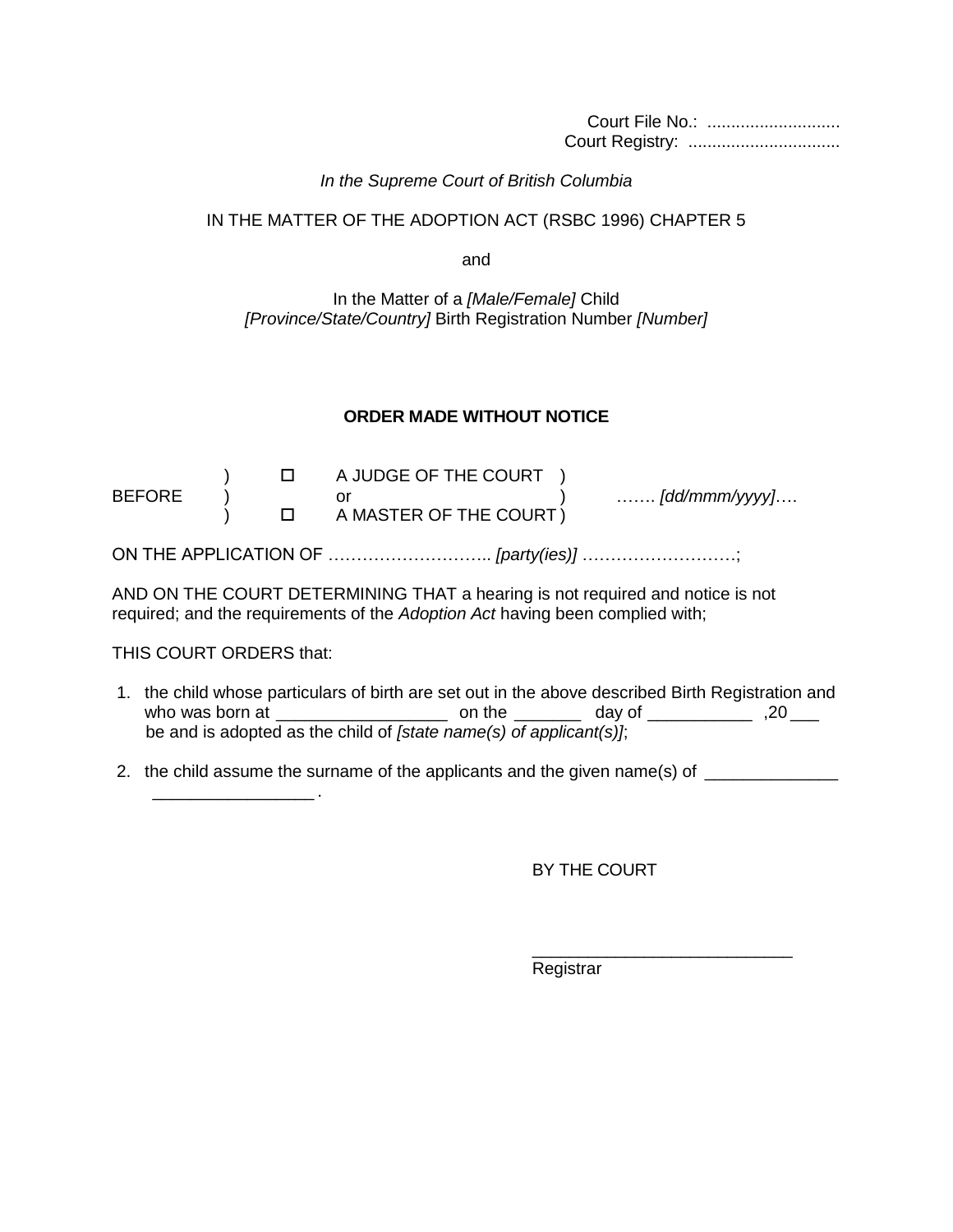

#### **Effective Date: 2018/02/05**

Number: FPD - 14

Title:

#### **Practice Direction**

#### **Adoption Applications**

#### Summary:

To obtain an order for adoption, the person seeking the order must commence a family law case by petition under Supreme Court Family Rule 17-1 (see Supreme Court Family Rule 3-1(2.2)(a)). This Practice Direction provides direction in relation to:

- uncontested applications for the adoption of a child
- applications to dispense with notice or consent under ss. 11 and 17 of the Adoption Act  $\bullet$
- adult adoptions.  $\bullet$

#### Direction:

1. This Practice Direction replaces FPD 1 Adoption Applications dated July 1, 2010 which is rescinded.

#### Uncontested application for adoption of a child

- 2. In a family law case in which an uncontested application for an order for adoption of a child is sought, the following information and material must be included in the application filed with the court:
	- a. the consents required by the Adoption Act, the orders dispensing with consent, or an application to dispense with consent
	- b. the reports required by the Adoption Act
	- c. the original or a certified copy of the child's birth registration or satisfactory evidence of the facts relating to the child's birth

Page 1 of 3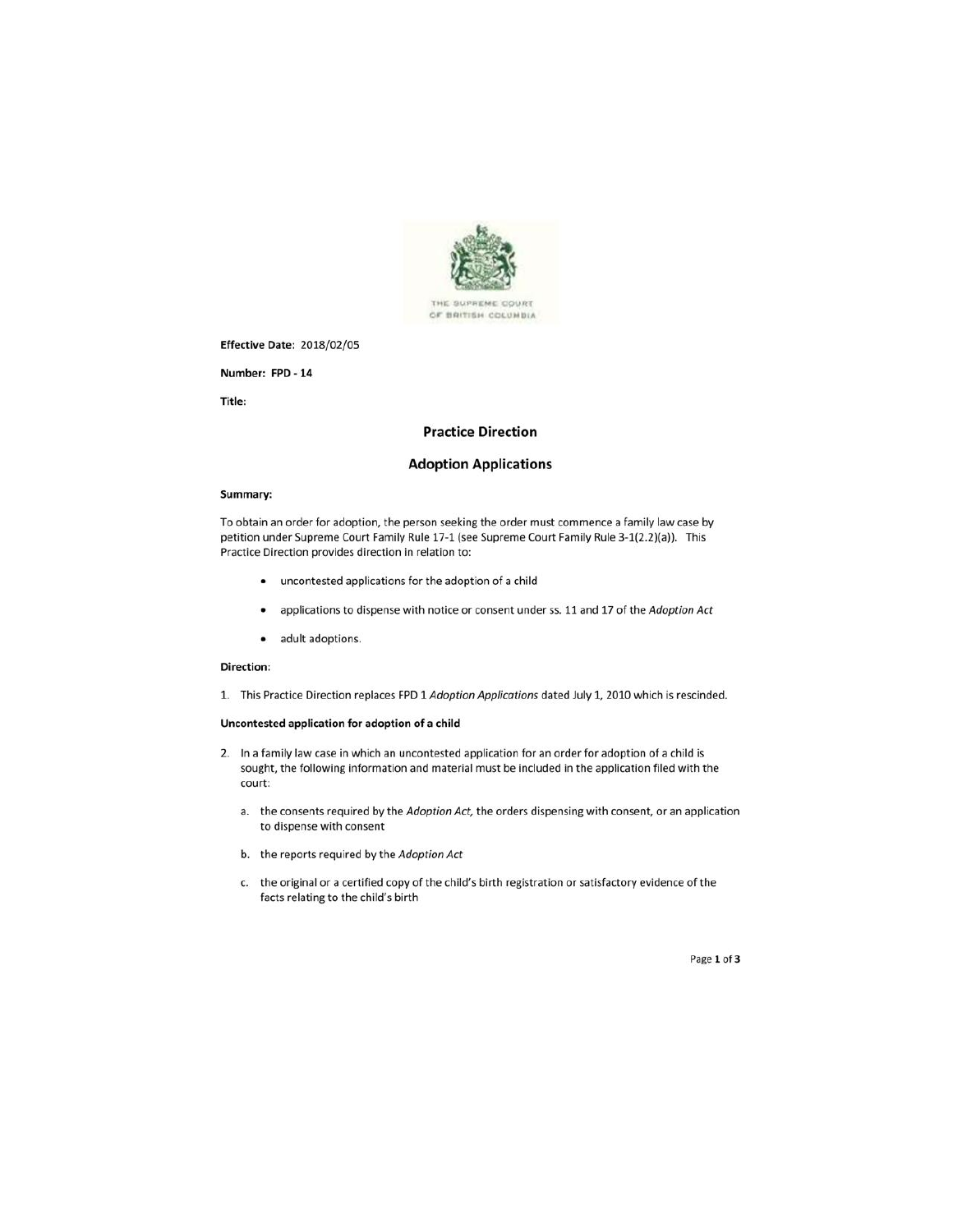- d. a list of all persons who have had care of the child and with whom the child has resided since birth, showing the relevant periods
- e. where there is more than one applicant, information on the relationship between the applicants
- f. the age, occupation and residence of the applicant(s)
- information regarding the ability of the applicant(s) to bring up, maintain and educate the child g.
- h. information regarding any other children of the applicant(s) including particulars of their ages and place of residence
- $\mathbf{i}$ . the extent, if any, to which any non-adopting natural parent has supported or exercised contact with the child or access to the child,
- information regarding: j.
	- the residency of the child in the preceding six months as required by section 35 of the Adoption Act, or
	- the basis upon which an order dispensing with this residency requirement is sought, including any recommendation made by the director or an adoption agency in this regard.
- k. whether there is an order, or an agreement enforceable as an order under the Family Law Act in place for contact with or access to the child by a parent or other person
- I. where the petitioner seeks an order pursuant to s. 38(2) of the Adoption Act, the adoption application must include the following information relating to the best interests of the child:
	- the history of contact or access between the child and the person seeking contact or access
	- information regarding the relationship between the parties to the agreement
	- a report from the adoption worker as to whether ongoing contact or access is in the best interests of the child.

#### Applications to dispense with notice or consent (ss. 11 and 17 of Adoption Act)

- 3. Subject to paragraph 5 of this direction, an application under section 11 of the Adoption Act dispensing with notice of a proposed adoption to a birth father and an application under section 17 of the Adoption Act dispensing with consent to an adoption, may be included in an application for an order for adoption under Supreme Court Family Rule 17-1((24).
- 4. Where an application is made under section of 17 of the Adoption Act to dispense with consent of a child's father to a proposed adoption, the affidavit in support of the application must:
	- a. specify which paragraph of section 26(2) of the Family Law Act or of section 13(2) of the Adoption Act it is alleged applies to the child's father, and

Page 2 of 3